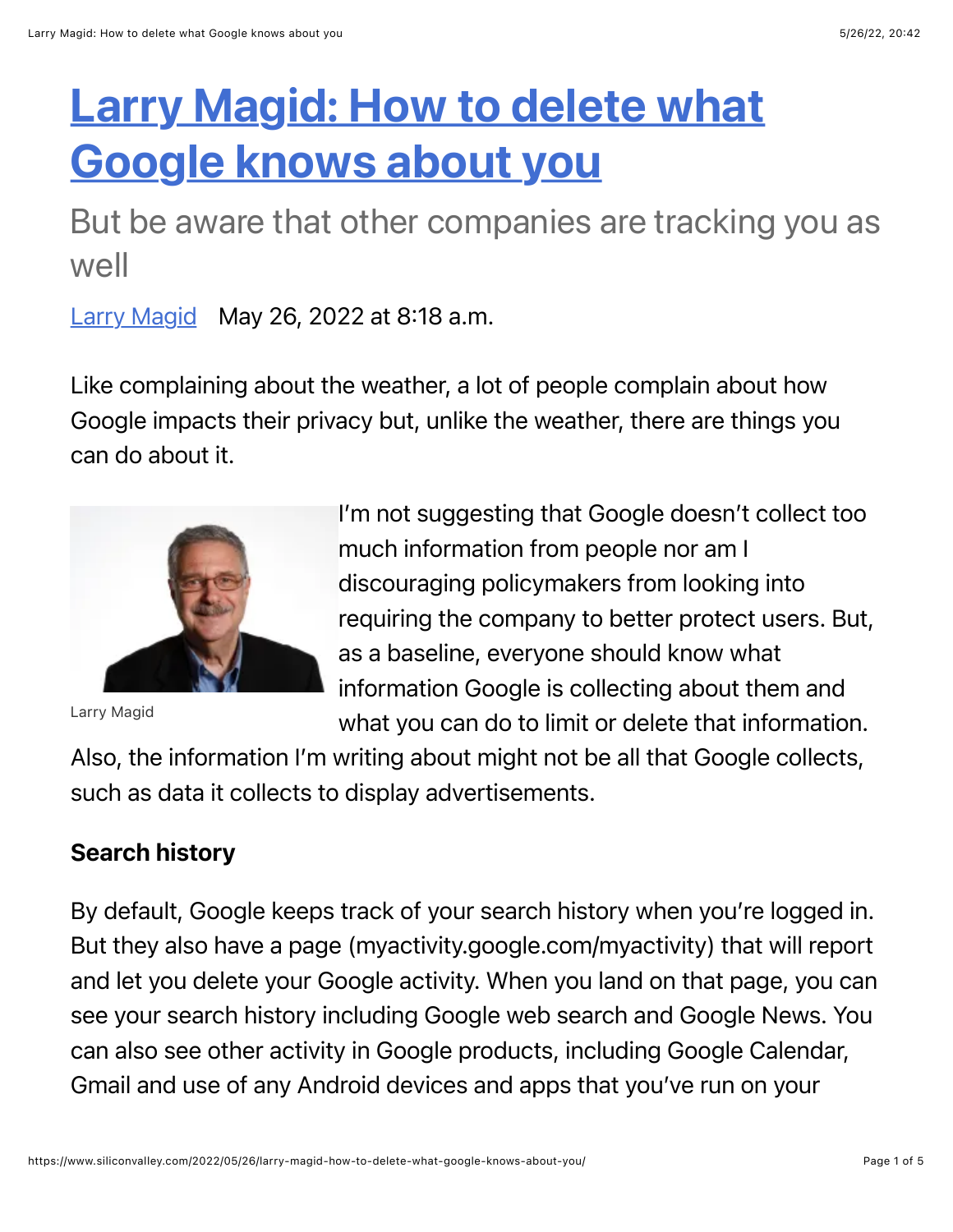Android device. If you click on "Other activity," you're taken to a menu where you can also view YouTube activity and settings, location history, Google ad settings and much more, depending on which Google services you use.

For every activity, there is the ability to delete it from Google's history. You can delete just the last hour's activity, the last day, all time or set a custom range. When you delete activity, according to Google, "First, we aim to immediately remove it from view and the data may no longer be used to personalize your Google experience. We then begin a process designed to safely and completely delete the data from our storage systems." Because the process might not be instantaneous, there is a possibility that someone could unearth that data with a legal process such as a warrant, until it's completely gone from Google and its backup systems.

You can also turn off Google's ability to save your searches and other future activities. If you want even more privacy when using Google, you can use your browser's private or incognito mode and make sure you're not logged into your Google account. That will keep both your browser and Google from keeping a record of what you're doing, but it may not prevent websites you visit from tracking you (especially if you're logged in) or protect you from hackers or information collected by your internet service provider or your employer if you're using an employer-owned device or logged into your employer's virtual private network.

## Location history can be revealing

Even if you're not concerned about security or privacy, location history can be very interesting because it lets you see a timeline of everywhere you've been if you have Google Maps on your phone. It goes back for years and shows you locations you've visited on a map, even if you didn't use Google Maps to navigate your way there. In April 2017, my wife and I took a driving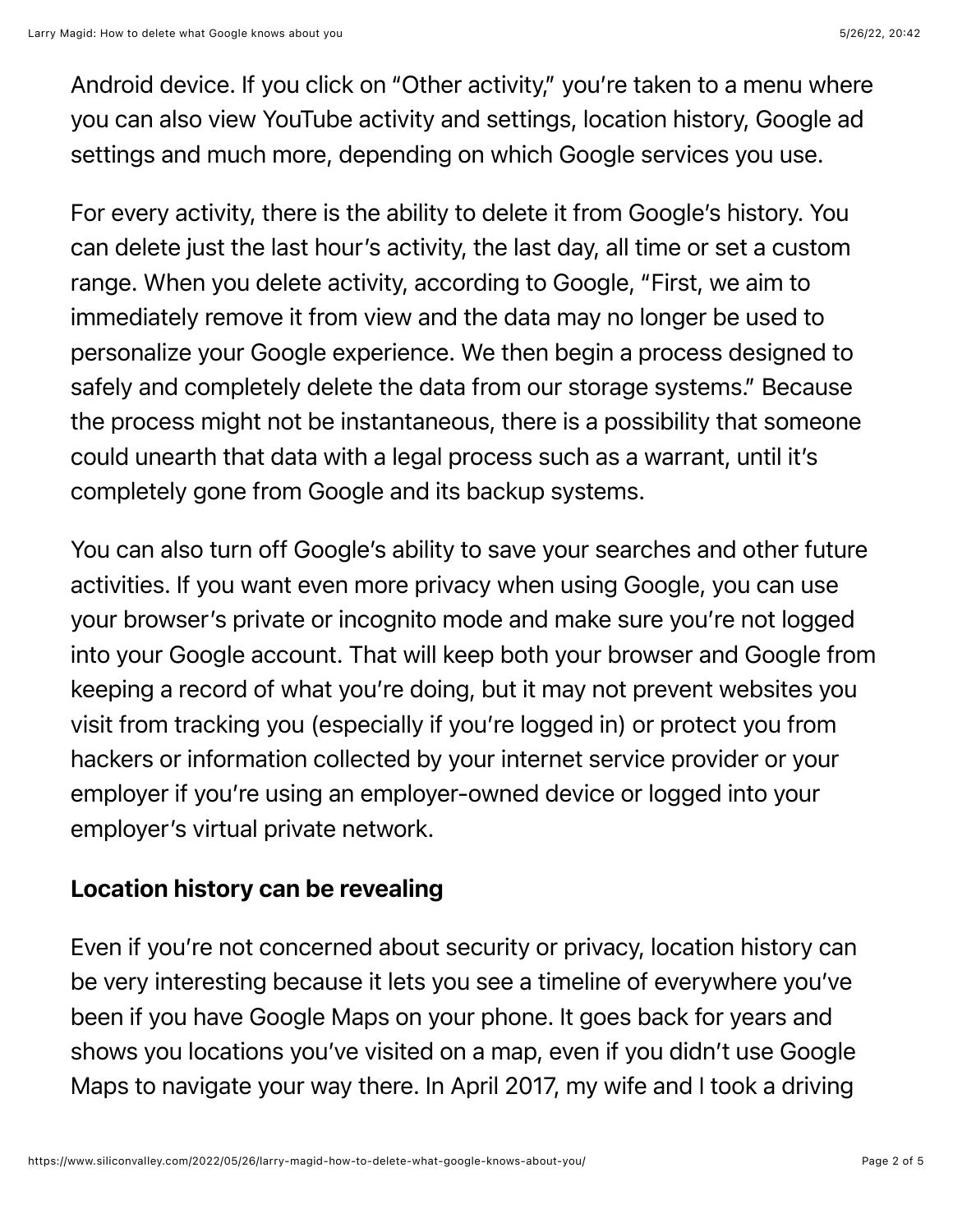tour around Ireland, and I can see a daily breakdown of where we visited, a map of our entire drive and even photographs we took with our phone each day of the trip. I had long forgotten a meal we had at O'Sullivan's Courthouse Pub in Dingle on April 19, but it was one of the many details of that trip that showed up on the timeline. You can delete this information or prevent it from being collected in the first place but, personally, I'm glad it's there because it's not only fun to review my past travels, it can be useful if I'm trying to recall details of a business trip for income tax or reimbursement purposes. Recently, my wife asked me if I could recall a hotel we stayed at years ago, and I was able to find it by locating the city on a map and looking at my activity for that day.

A map of one-days travel around Ireland

#### Browser history

Like most browsers, Google Chrome keeps a history of sites you've visited. You can view that activity by clicking History from the three-dot menu in the upper right and click on specific sites to delete that record or Clear Browsing Data from the left menu. You might want to uncheck Cookies and Other Site Data, because it will log you out of most sites. If you do decide to delete those cookies (which may be a good idea for privacy reasons), be sure you know your user names and passwords because you'll have to re-enter them.

### Android phone data

If you have an Android phone, Google has even more information about you, including what apps you're using and even more location data. Android also has a record of your incoming, outgoing and missed calls though — contrary to some internet rumors — it does not record your actual phone calls, although Google Voice users have the option of pressing 4 to record incoming calls, which will announce to the other caller that the call is being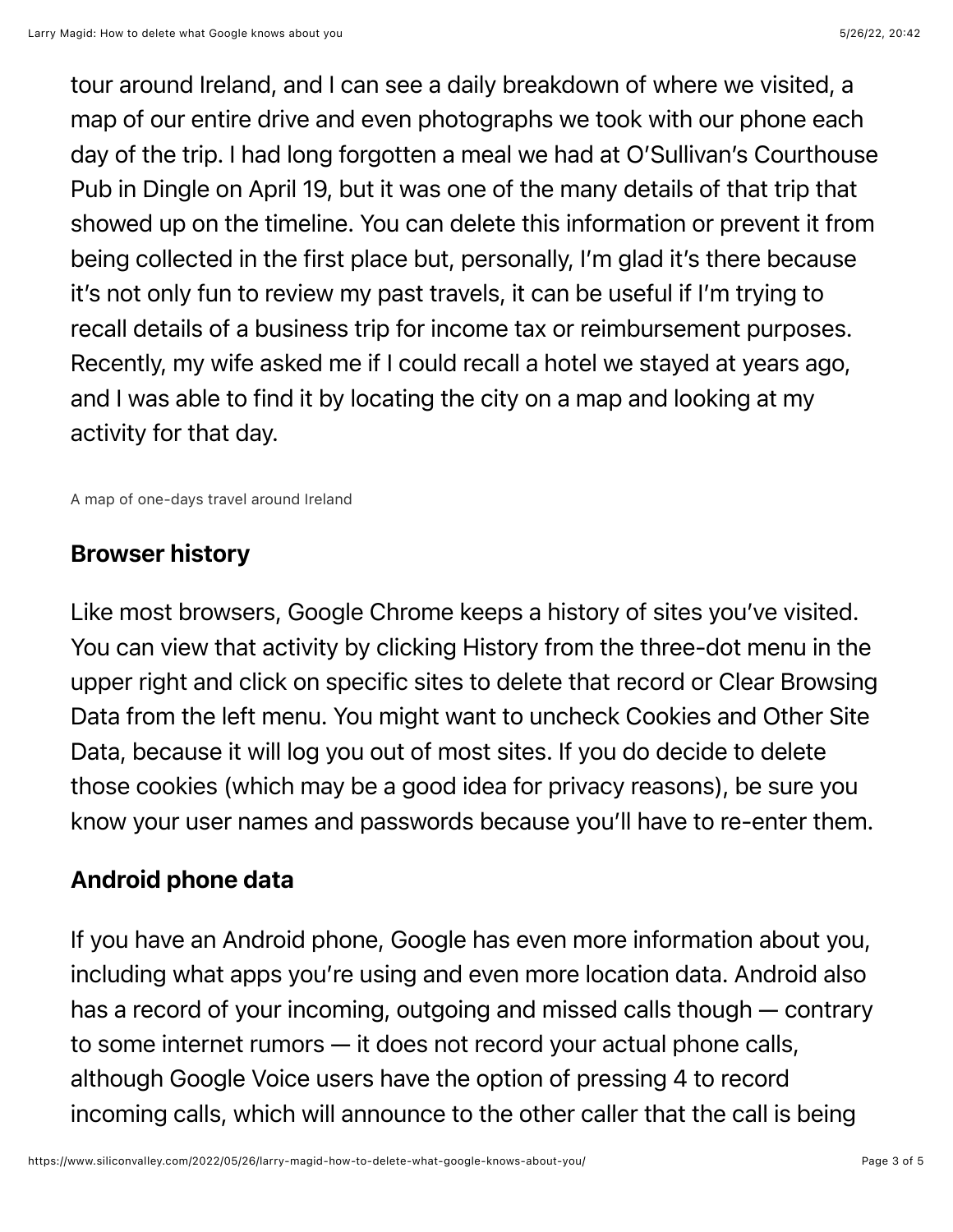#### recorded.

You can delete your call history or a record of any individual call. To delete your entire history, go to the dialer, select Recents, click on the three-dot menu to the right, select call history, click on the three-dot menu again and click Clear call history. To delete the history of all calls to or from a specific number, go to Recents, click on a call from that number, and select History.

iPhone users can learn how to delete calls from their device by Googling ["delete iphone call history](https://support.apple.com/en-us/HT207729)."

## Removing information about you from Google search

If you do a Google search on your name, your home address or your phone number, there's a chance you'll find pages that reveal personal information [that you might not want to be public. In some cases it can be removed from](https://support.google.com/websearch/troubleshooter/3111061?hl=en) Google search, but not all cases. Data that can be removed from search can include personal info, like ID numbers and private documents, nude or sexually explicit items, content about you on sites with exploitative removal practices, content that should be removed for legal reasons and imagery of an individual currently under the age of 18. This will not remove all information about you — just certain categories — and it will not remove it from the web — just from Google search results. Also, it's not automatic. You request the removal and Google decides if it will be removed based on their criteria.

## Google isn't the only company tracking you

These instructions are only about information Google collects from you, but there is plenty of other information about you that you need to think about. Any of your apps, browsers or websites you visit could be collecting information, especially if you are logged in. Some cars (including Tesla) can